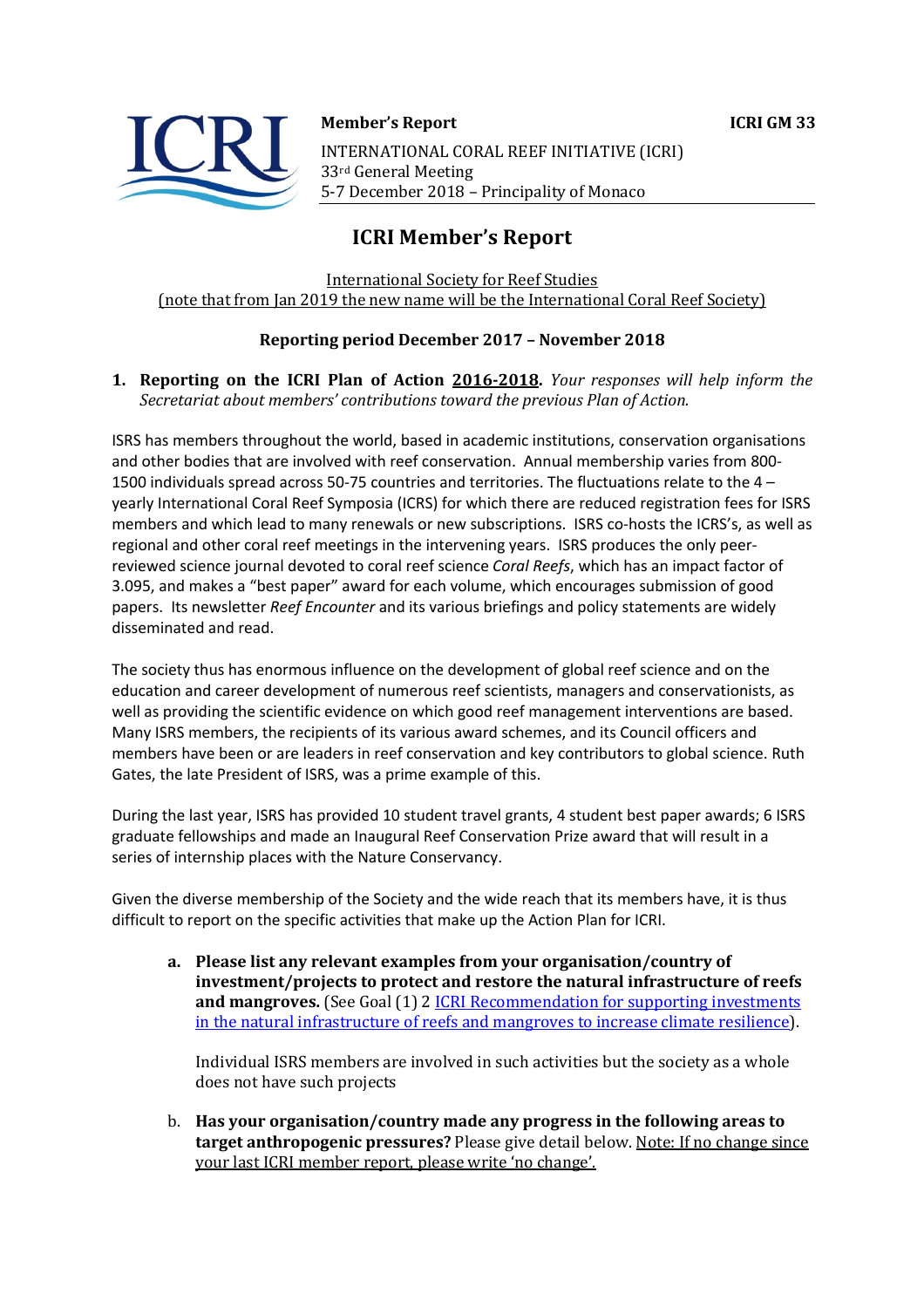$\Box$  **Encourage ban of plastic microbeads in cosmetic products.** (See Goal (3) 2 & See ICRI Recommendation to reduce plastic microbeads pollution in marine environment):

Not directly applicable to ISRS

□ Improve regulation and enforcement to reduce direct anthropogenic **damage due to dredging and physical alteration of reef structures.** (See Goal (3) 3 & ICRI Recommendation to reduce damage due to dredging and dumping on coral reefs):

Individual ISRS members are involved in such activities but the society as a whole is not

 $\Box$  Deployment of mooring devices limiting the mechanical destruction **of coral reefs and seagrasses.** (See Goal (3) 4).

Individual ISRS members may be involved in this but the society as a whole is not

c. **Did your organisation/country celebrate International Year of the Reef?** Please give details below. (See Goal  $(5)$  1 & ICRI Recommendation designating 2018 as the third International Year of the Reef):

ISRS supported the European Coral Reef Symposium (ECRS) in Oxford in December 2017 and the Conservation, Student and Education Committees organised, with the support of RCUK, an IYOR event at this. A report on this has been provided to the IYOR organising secretariat.

The members of the ISRS Conservation, Education and Student Committees, as well as individual ISRS members, have subsequently undertaken a range of activities, including talks and lectures, screenings of the film Chasing Coral and other events. Information on these has not been collated across the society.

A 3-page article on IYOR was published in the Sept 2018 issue of *Reef Encounter* that described some of the events, projects, and activities that have taken place in support of IYOR. The article mentioned ICRI's support of the Khaled bin Sultan Living Oceans Foundation "Science Without Borders Challenge", and provided links to a calendar listing of upcoming IYOR events, sign-up for the IYOR newsletter, and the IYOR website. The ISRS pledge of "10 things you can do" was launched on the ISRS website. The ISRS Student Committee created its own "Reef\_Pledge", aimed at students (rather than the general public) and which included activities such as giving a talk at a school or writing to a local MP. https://www.wearedonation.com/businesses/isrsreefstudents-2/campaigns/reef\_pledge-2/. The student committee also started a blog site, called "Reef Bites", which now holds 32 blog posts, written and edited by marine science students https://reefbites.wordpress.com/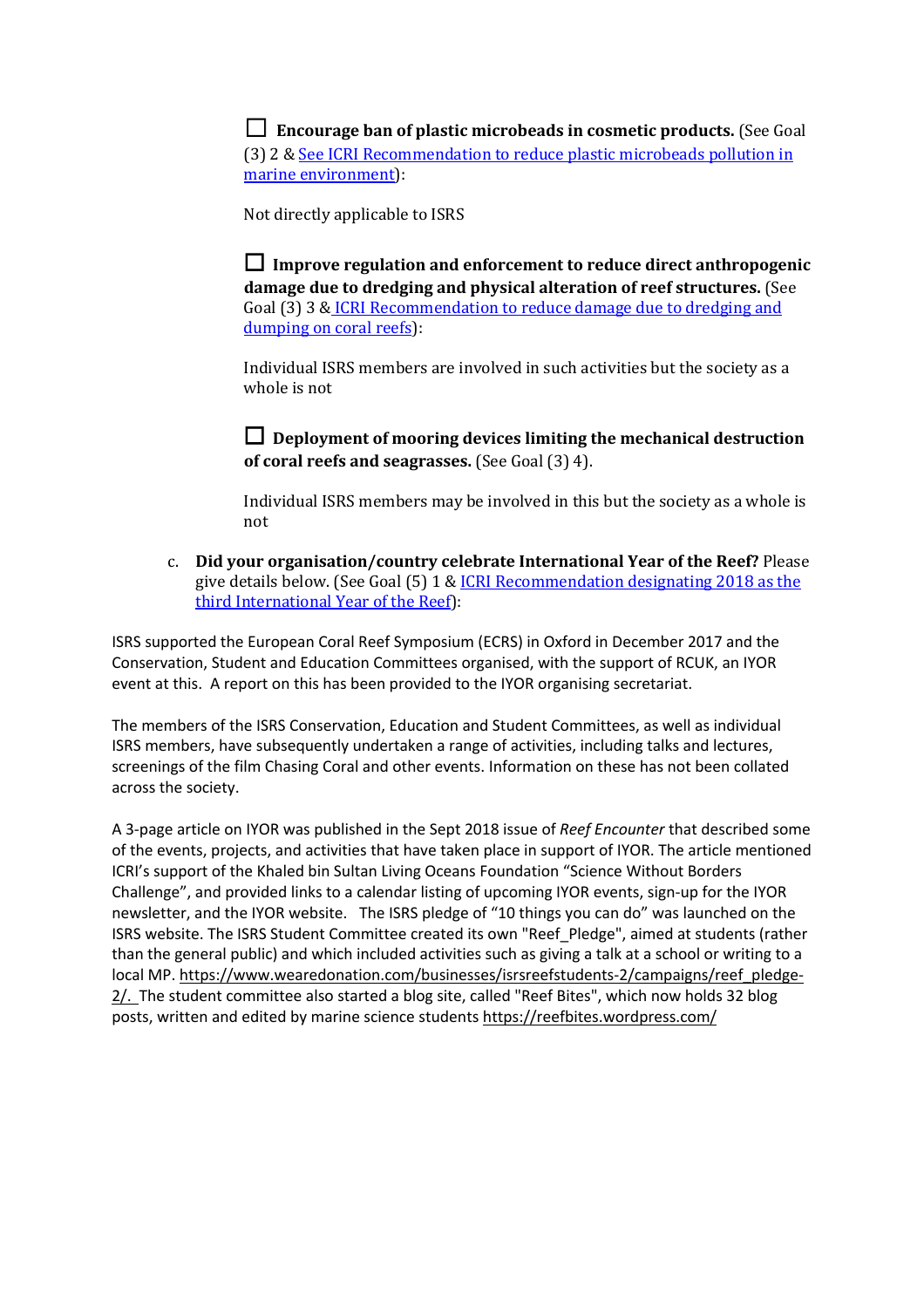**2.** Contribution to the ICRI Plan of Action 2018-2020 and upcoming ICRI general **meetings.** *Your responses to the following questions will assist the Secretariat in assessing contributions towards the major themes of the draft ICRI Plan of Action 2018-2020.* 

#### **Theme 1 - Promote effective and adaptable solutions to improve the protection of coral reefs**

- a. Which of the below topics do you consider to be the three top challenges that **your organisation faces in managing coral reefs?** Please select from the options below:
	- 1 Climate change impacts
	- 2 Inadequate planning, zoning and management
	- **3** Unsustainable resource extraction
	- □ Tourism and recreation
	- $\Box$  Shipping
	- $\Box$  Coastal development
	- $\Box$  Dredging
	- $\Box$  Illegal and destructive fishing
	- $\Box$  Fish and coral trade
	- $\Box$  Marine debris
	- $\Box$  Other. Please specify:
- b. Please list any examples of innovative management practices that your **organisation/country** is involved in, such as use of VMS, drones & ecological **mooring devices.** Include their limits, conditions of implementation, financing and an assessment of their results and links for more information if possible.

Individual ISRS members are likely to be working on this but the society as a whole is not

c. Please list any examples of innovative funding for management that your organisation/country is involved in. Include their limits, conditions of implementation, financing and an assessment of their results and links for more information if possible.

Not applicable

d. Please list any examples of leading practices, techniques and strategies for **building reef resilience that your organisation/country is involved in.** Include their limits, conditions of implementation, financing and an assessment of their results and links for more information if possible.

Many ISRS members are involved in research on reef resilience, and papers on this topic are published in the journal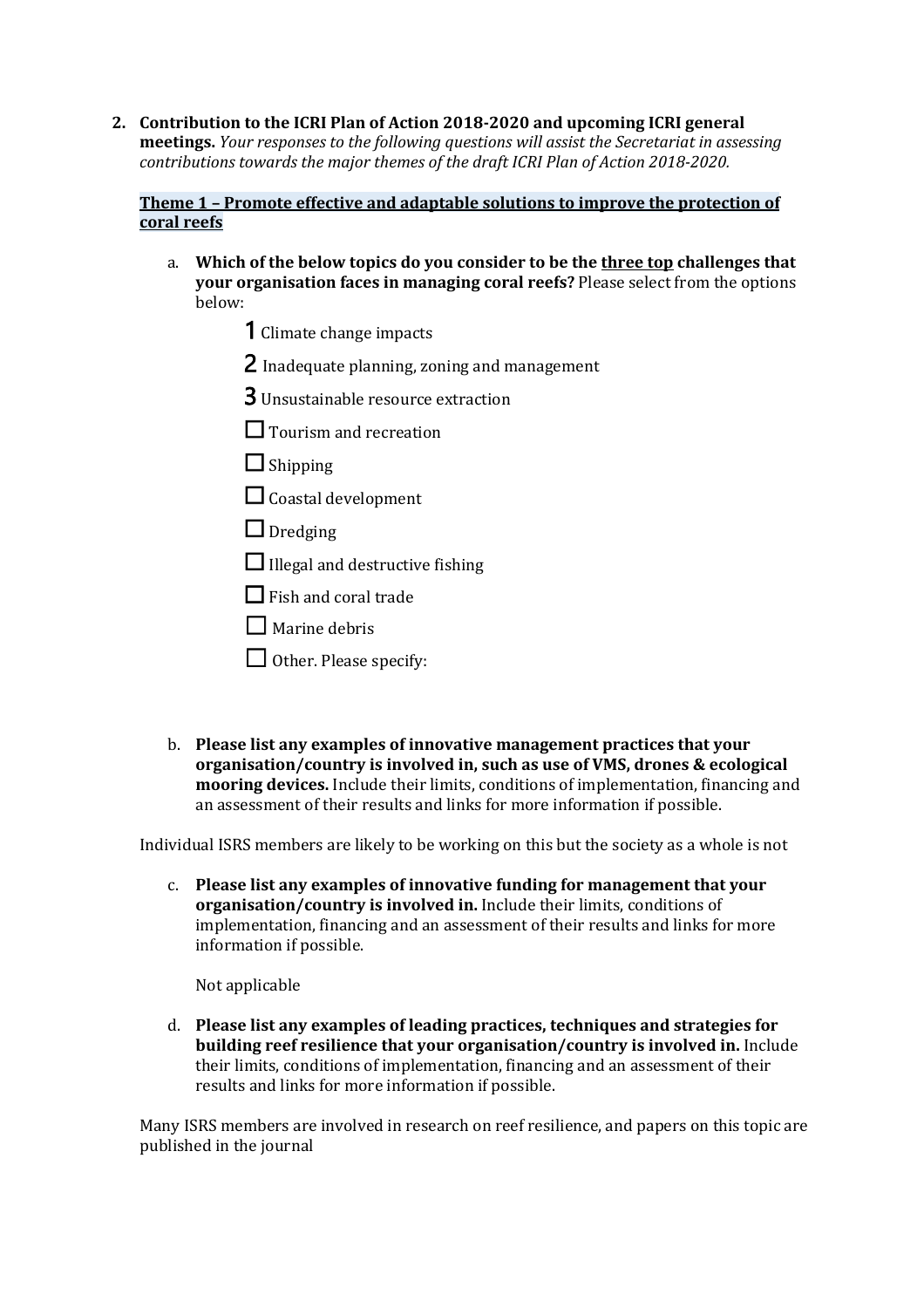e. Please list any examples of leading practice reef restoration mechanisms that **your organisation/country is involved in.** Include their limits, conditions of implementation, financing and an assessment of their results and links for more information if possible.

The Coral Restoration Consortium (CRC) has been accepted as the first Topic Chapter of ISRS. The purpose of the Topic Chapter is to increase collaboration between CRC and scientists and managers worldwide. CRC is hosting the first global conference dedicated to coral reef restoration and interventions in December 2018 - "*Reef Futures 2018: A Coral Restoration and Intervention-Science Symposium"* - in Key Largo, Florida, USA, and this is supported financially by ISRS. The meeting will bring together experts from around the world to share the latest science and techniques for coral reef restoration, while kicking off a global effort to dramatically scale-up the impact and reach of restoration as a major tool for coral reef conservation and management. ISRS will be producing a briefing on coral reef restoration in 2019.

### **Theme 3 - Support communities reliant on coral reefs**

**f.** Is sustainable tourism development a significant challenge for your organisation? If so please include detail below of the kinds of challenges faced and your strategies to deal with them.

Individual ISRS members may be involved in this but the society as a whole is not

**g. Is your organisation involved in activities to raise awareness and encourage**  action to support communities reliant on coral reefs? Please include details below.

Many individual ISRS member are involved in activities to raise awareness. The newsletter has this as a key aim, and the Education and Student Committees have undertaken a number of activities for this purpose (see above). The student committee maintains an active Twitter page and blog site to share and disseminate articles and research which raise awareness of the threats to reefs

**Theme 4 - Help to reduce anthropogenic threats to coral reefs, particularly those that occur at a global or regional scale** 

**h.** What activities is your organisation involved in to elevate awareness of the global nature of the threat of climate change to coral reefs? Please include details below

Climate change is a key issue for ISRS, and the journal *Coral Reefs* and the Newsletter *Reef Encounter* have published a number of articles related to this. The ISRS consensus statement on climate change and coral reefs, produced for the Paris COP of the UNFCCC, has been updated and will be disseminated at the CBD and UNFCCC COPs this year.

**i.** Has your organisation made any progress in dealing with destructive fishing **and trade?** Please include details below.

Individual ISRS members may be involved in this but the society as a whole is not

j. Has your organisation made any progress in dealing with marine debris? Please include details below.

Individual ISRS members may be involved in this but the society as a whole is not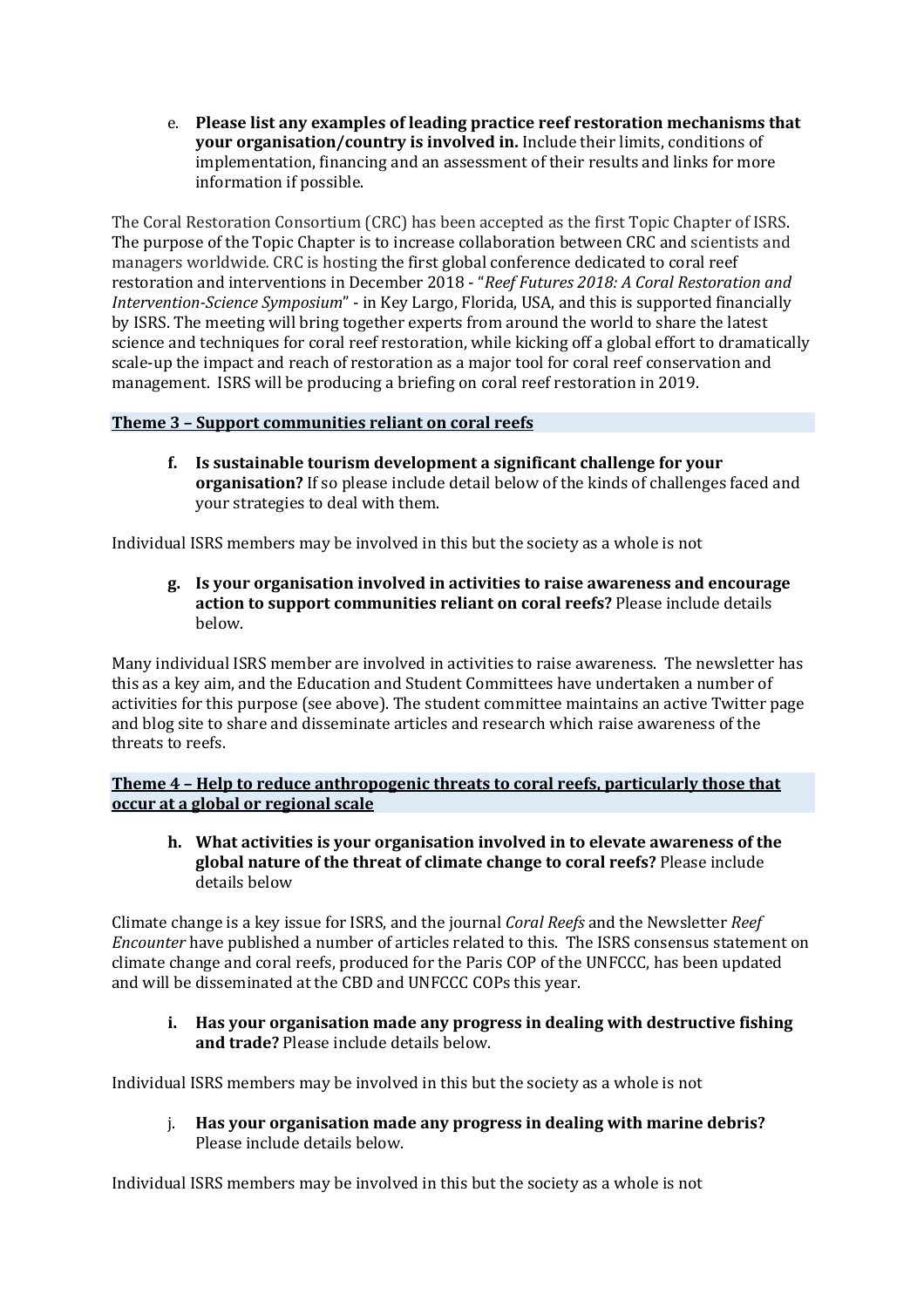**3.** Would you like to report on your activities during the ICRI GM? Please give details below.

We would like to present the revised ISRS Statement on Coral Reefs and Climate Change and report on key activities of the society as a whole.

**4.** International events. Please list any upcoming international events relevant to ICRI which someone from your organisation plans to attend in 2018-2019.

*Please let me know if you know of any ISRS members attending the climate change meeting in Dec*



 $\boxtimes$  ICRI GM, Monaco, 5-7 Dec 2018

□ Conference of the Parties to the United Nations Framework Convention on Climate Change, 3-14 Dec 2018

**X** Reef Futures 2018: A Coral Restoration and Intervention-Science Symposium, Florida, 10-14 Dec 2018

□ Global World Heritage Marine Managers meeting, Alaska, US, 26-31 May 2019

#### Other:

ISRS is providing support for the following events:

- RCUK 2018 1st December 2018, Zoological Society of London. Reef Conservation UK is a networking group that promotes collaboration on issues related to coral reef conservation and research.
- $10<sup>th</sup>$  Mexican Coral Reefs Congress, 2-5 April, 2019, Educational Technology Center of the University of Colima, Manzanillo, Mexico.
- International Coral Reef Symposium (ICRS 2020), Bremen, Germany. Call for Sessions and Workshops will close on January 31 2019. Further details: http://www.icrs2020.de/
- **5.** Publications. Please list relevant publications and reports you have released during this reporting period.

See Annex for list of conservation related papers published in the journal, *Coral Reefs* over this reporting period. Reef Encounter included reports from those who had received Graduate Fellowships and short articles on work by ISRS members from around the world.

- **6. ICRI Member Feedback.** What do you find most valuable about the ICRI member reports? If you have any ideas for improvement please list below:
- **7. General Information.** (Note that this information will be posted on the ICRI website on your member page: http://www.icriforum.org/about-icri/members-networks.)

| Member type (Country / Organisation):           |  |
|-------------------------------------------------|--|
| <b>Focal Point 1:</b>                           |  |
| Name: Sue Wells                                 |  |
| Title/Organisation: ISRS Conservation Committee |  |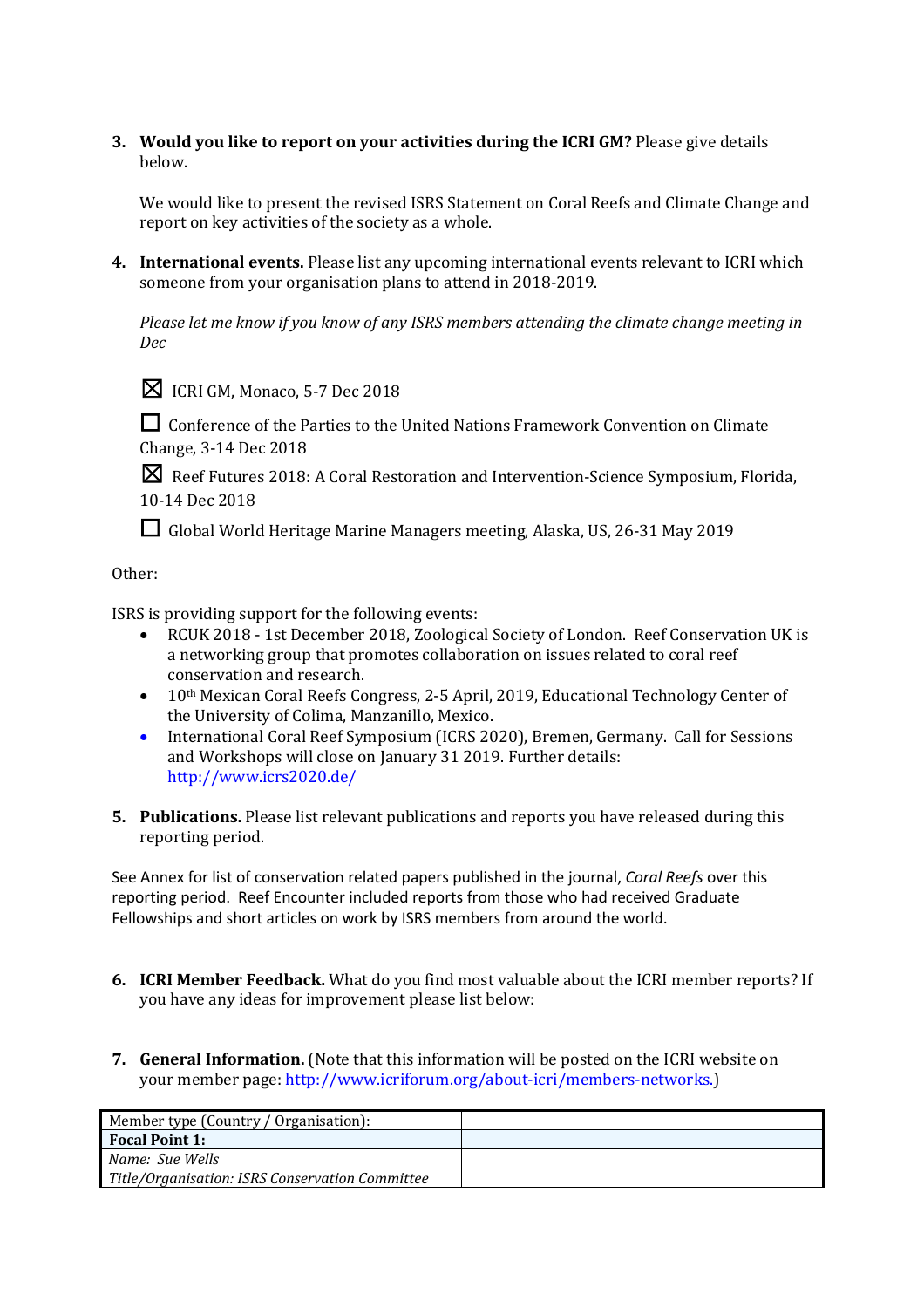| Email: suewells 1212@gmail.com                |  |
|-----------------------------------------------|--|
| <b>Focal Point 2:</b>                         |  |
| Name: Rupert Ormond                           |  |
| Title/Organisation: Executive Secretary, ISRS |  |
| Email: rupert.ormond.mci@gmail.com            |  |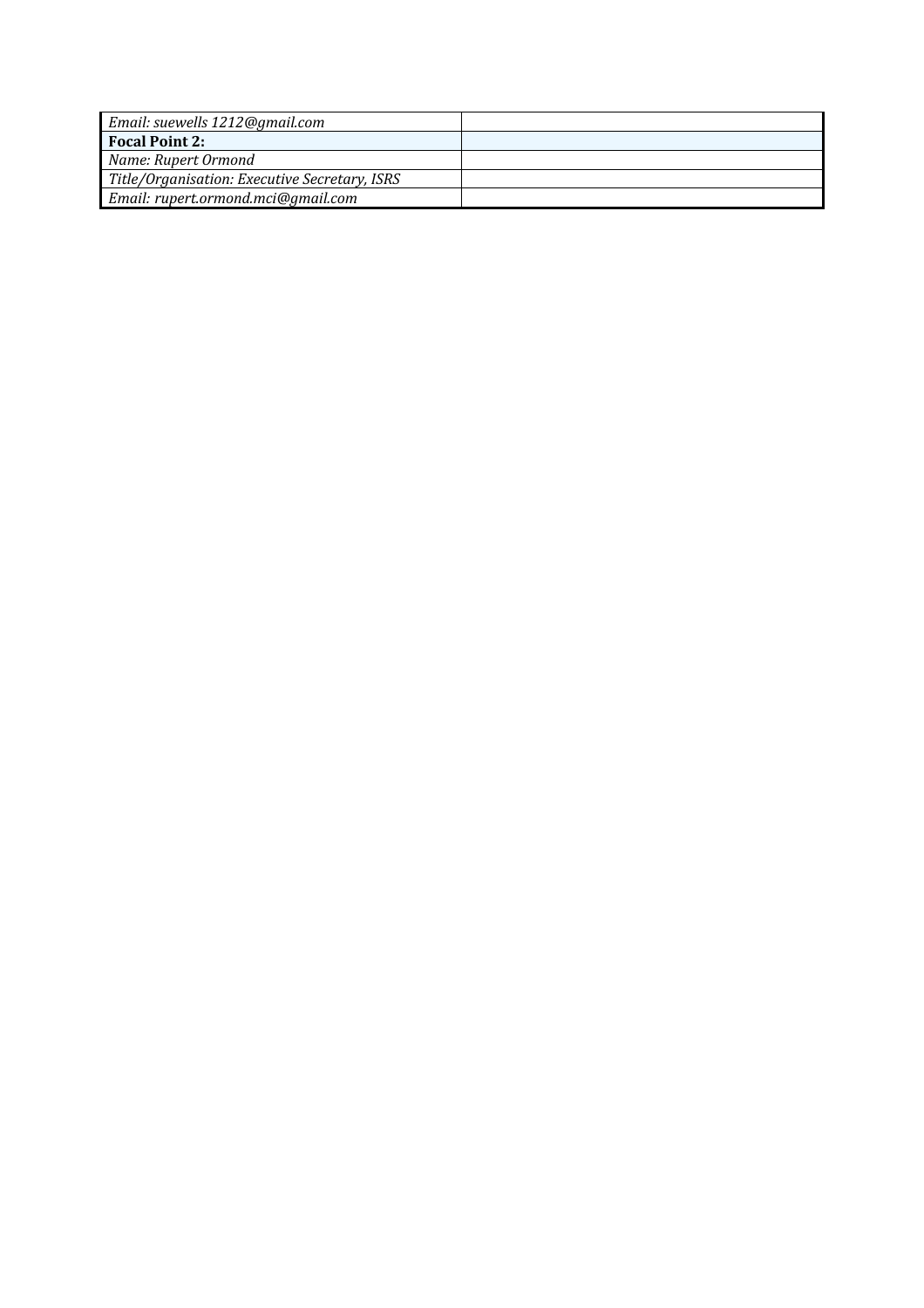#### Annex. Conservation-related scientific papers published in Coral Reefs during this reporting period.

Four issues of the journal *Coral Reefs* were published in the reporting period. The following are some of the over 200 peer-review articles that were published, many of which are relevant to reef conservation and management.

- A seascape genetic analysis of a stress-tolerant coral species along the Western Australian coast: R. D. Evans, N. M. Ryan, M. J. Travers, M. Feng, Y. Hitchen
- Outbreak densities of the coral predator *Drupella* in relation to in situ *Acropora* growth rates on Ningaloo Reef, Western Australia: C. Bessey, R. C. Babcock, D. P. Thomson, M. D. E. Haywood
- In the shadow of the lionfish: interspecific association involving red emperor snapper (*Lutjanus sebae*) in Madagascar: Davide Seveso, Simone Montano, Davide Maggioni
- *Acropora cervicornis* genet performance and symbiont identity throughout the restoration process: Kelli E. O'Donnell, Kathryn E. Lohr, Erich Bartels, Iliana B. Baums
- Environmental conditions and herbivore biomass determine coral reef benthic community composition: implications for quantitative baselines
- James P. W. Robinson, Ivor D. Williams, Lauren A. Yeager, Jana M. McPherson
- Coral reefs respond to repeated ENSO events with increasing resistance but reduced recovery capacities in the Lakshadweep archipelago: S. Yadav, T. Alcoverro, R. Arthur
- eDNA detection of corallivorous seastar (*Acanthaster cf. solaris)*outbreaks on the Great Barrier Reef using digital droplet PCR: Sven Uthicke, Miles Lamare, Jason R. Doyle
- Plastic nets as substrate for reef corals in Lembeh Strait, Indonesia: B. W. Hoeksema, B. Hermanto
- Record of *Tubastraea coccinea* on *Xestospongia* barrel sponge: a new threat to Caribbean and Gulf of Mexico reefs? Luís Felipe Skinner
- Bilateral asymmetry in bleaching susceptibility within a giant clam, *Tridacna maxima:* Héloïse Rouzé, Laetitia Hédouin
- Spatial distribution patterns of phytoplankton biomass and primary productivity in six coral atolls in the central South China Sea: Zhixin Ke, Yehui Tan, Liangmin Huang, Huajian Liu, Jiaxing Liu, Xin Jiang
- The effects of suspended sediment on coral reef fish assemblages and feeding guilds of north-west Australia: Molly Moustaka, Tim J. Langlois, Dianne McLean, Todd Bond, Rebecca Fisher
- Intra- and interspecific variation and phenotypic plasticity in thylakoid membrane properties across two *Symbiodinium* clades. Joost S. Mansour, F. Joseph Pollock, Erika Díaz-Almeyda.
- Depth-related patterns in coral recruitment across a shallow to mesophotic gradient. Joseph A. Turner, Damian P. Thomson, Anna K. Cresswell, Melanie Trapon.
- Species traits dictate seasonal-dependent responses of octocoral–algal symbioses to elevated temperature and ultraviolet radiation. Mark McCauley, Anastazia T. Banaszak, Tamar L. Goulet
- Enhanced performance of juvenile crown of thorns starfish in a warm-high  $CO<sub>2</sub>$  ocean exacerbates poor growth and survival of their coral prey.Pamela Z. Kamya, Maria Byrne, Benjamin Mos, Symon A. Dworjanyn
- Variable thermal stress tolerance of the reef-associated symbiont-bearing foraminifera *Amphistegina* linked to differences in symbiont type. Marleen Stuhr, Achim Meyer, Claire E. Reymond, Gita R. Narayan, Vera Rieder
- Intra-genomic variation in *Symbiodinium* correlates negatively with photosynthetic efficiency and coral host performance. Shaun P. Wilkinson, Joshua I. Brian, Stefanie Pontasch, Paul L. Fisher.
- Nitrogen fixation and diversity of benthic cyanobacterial mats on coral reefs in Curaçao. Hannah J. Brocke, Bastian Piltz, Nicole Herz, Raeid M. M. Abed.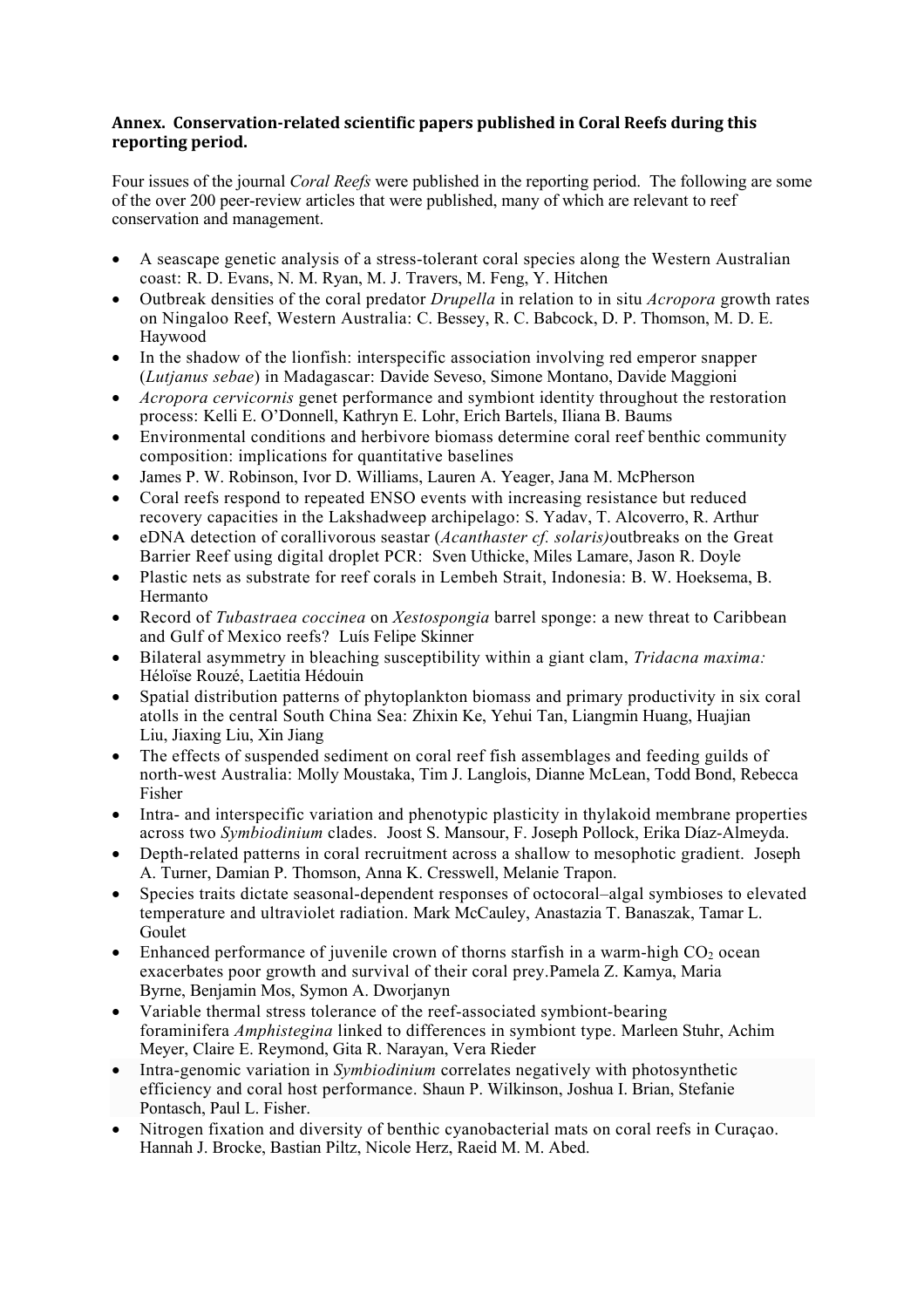- Decline in symbiont densities of tropical and subtropical scleractinian corals under ocean acidification.Robert A. B. Mason
- Species traits as indicators of coral bleaching. Toni L. Mizerek, Andrew H. Baird, Joshua S. Madin
- Simulating the effects of colony density and intercolonial distance on fertilisation success in broadcast spawning scleractinian corals. Aaron Teo, Peter A. Todd
- Long-term variation in light intensity on a coral reef. Peter J. Edmunds, Georgios Tsounis, Ralf Boulon, Lorenzo Bramanti
- Comparing patterns of taxonomic, functional and phylogenetic diversity in reef coral communities. Joy S. Y. Wong, Y. K. Samuel Chan, C. S. Lionel Ng, Karenne P. P. Tun
- Sediment addition drives declines in algal turf yield to herbivorous coral reef fishes: implications for reefs and reef fisheries. Sterling B. Tebbett, David R. Bellwood, Steven W. Purcell
- Population connectivity among shallow and mesophotic *Montastraea cavernosa* corals in the Gulf of Mexico identifies potential for refugia. M. S. Studivan, J. D. Voss
- Rarity of the "common" coral *Pocillopora damicornis* in the western Philippine archipelago. Andrew F. Torres, Rachel Ravago-Gotanco
- Coral expansion in Sydney and associated coral-reef fishes. David J. Booth, John Sear.
- Impacts of coral bleaching on pH and oxygen gradients across the coral concentration boundary layer: a microsensor study. Verena Schoepf, Christopher E. Cornwall, Svenja M. Pfeifer.
- Genetic diversity and large-scale connectivity of the scleractinian coral *Porites lutea* in the South China Sea. Wen Huang, Ming Li, Kefu Yu, Yinghui Wang, Jingjing Li, Jiayuan Liang.
- The world's largest parrotfish has slow growth and a complex reproductive ecology. Brett M. Taylor, Richard J. Hamilton, Glenn R. Almany, J. Howard Choat
- Genetic differentiation in the mountainous star coral *Orbicella faveolata* around Cuba.
- Gabriela Ulmo-Díaz, Didier Casane, Louis Bernatchez, Patricia González-Díaz
- First record of coralline fungal disease (CFD) in the Indian Ocean. G. J. Williams, R. C. Roche, J. R. Turner
- Coral color and depth drive symbiosis ecology of *Montipora capitata*in Kāne'ohe Bay, O'ahu, Hawai'i. T. Innis, R. Cunning, R. Ritson-Williams, C. B. Wall, R. D. Gates
- An outbreak of sea cucumbers hinders coral recruitment: Yu-Yang Zhang, Laurence McCook, Lei Jiang, Jian-Sheng Lian, Sheng Liu
- Contrasting patterns of changes in abundance following a bleaching event between juvenile and adult scleractinian corals: Mariana Álvarez-Noriega, Andrew H. Baird, Tom C. L. Bridge, Maria Dornelas
- Growth rates of *Porites astreoides* and *Orbicella franksi* in mesophotic habitats surrounding St. Thomas, US Virgin Islands: Sarah H. Groves, Daniel M. Holstein, Ian C. Enochs, Graham Kolodzeij
- Bleaching and recovery of a phototrophic bioeroding sponge. Joseph Marlow, Simon K. Davy, Megan Shaffer, Abdul Haris, James J. Bell
- The Pulley Ridge deep reef is not a stable refugia through time. Marc Slattery, Steve Moore, Lauren Boye, Samantha Whitney, Allison Woolsey
- Passive larval transport explains recent gene flow in a Mediterranean gorgonian. Mariana Padrón, Federica Costantini, Sandra Baksay, Lorenzo Bramanti
- Assessing the spatial distribution of coral bleaching using small unmanned aerial systems. Joshua Levy, Cynthia Hunter, Trent Lukacazyk, Erik C. Franklin
- Oxidative stress in the hydrocoral *Millepora alcicornis* exposed to CO<sub>2</sub>-driven seawater acidification. Débora Camacho Luz, Yuri Dornelles Zebral, Roberta Daniele Klein
- Coral larvae change their settlement preference for crustose coralline algae dependent on availability of bare space. Franziska Elmer, James J. Bell, Jonathan P. A. Gardner .
- Effects of seawater  $pCO<sub>2</sub>$  and temperature on calcification and productivity in the coral genus *Porites* spp.: an exploration of potential interaction mechanisms. C. Cole, A. A. Finch, C. Hintz, K. Hintz, N. Allison